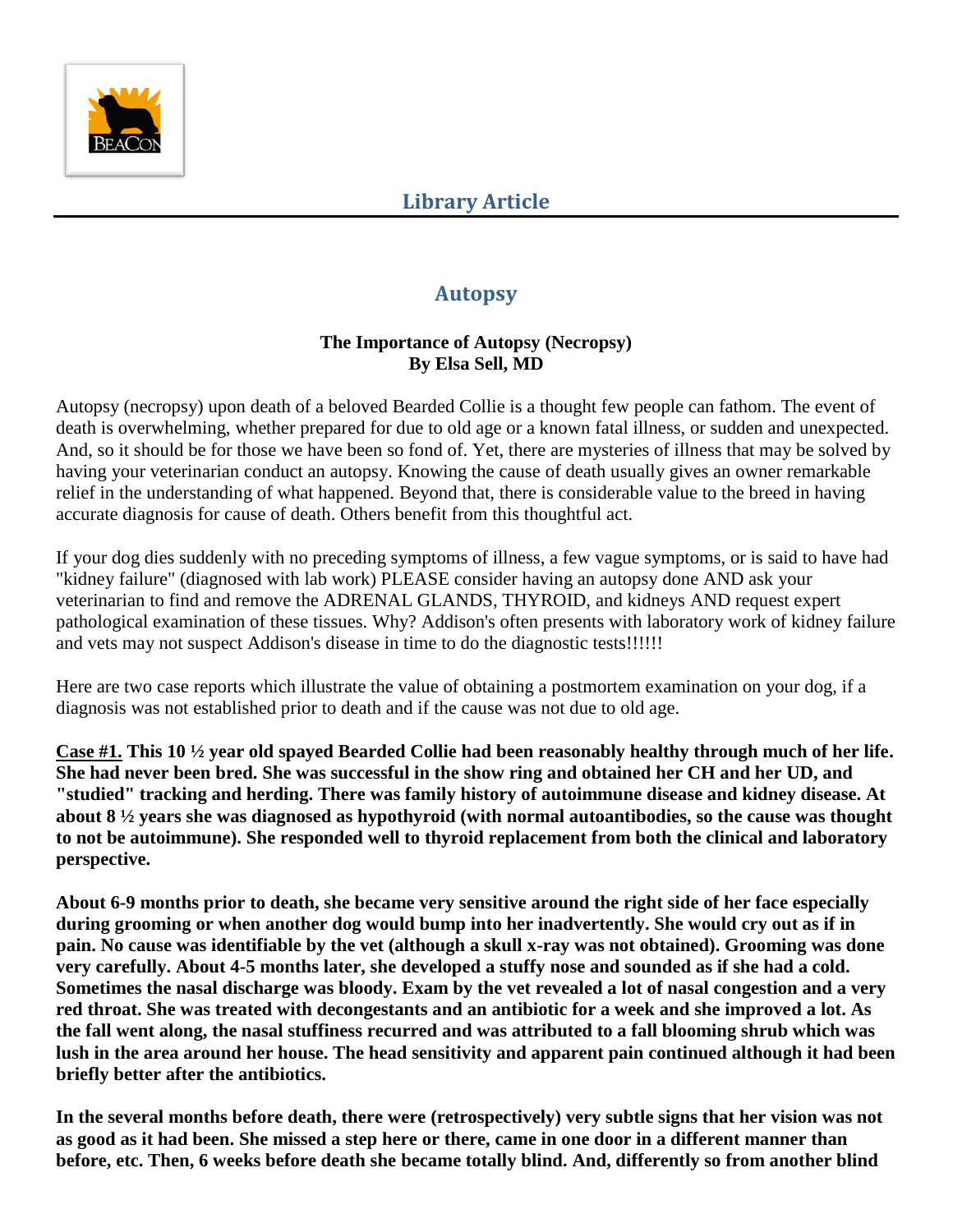

## **Library Article**

**dog previously in the household. This poor gal couldn't adapt to the blindness; she couldn't "learn" her way around her once familiar surroundings. A veterinary ophthalmologist found the eye exam normal and made the diagnosis of optic neuritis. Prednisone was prescribed as it results in improvement about 50% of the time in optic neuritis. Shortly after the steroid treatment was stopped (and after very gradual weaning), this dog suddenly deteriorated and within 24 hours was euthanized.**

#### **Autopsy Results:**

**At necropsy, the veterinarian found an invasive brain tumor, probably originating in the nasopharyngeal area of the skull and with involvement of the optic nerves. Histopathology showed an anaplastic carcinoma invading the bone; it was diagnosed as most likely a planonasal carcinoma. Other tissues showed no metastatic disease; adrenals, heart, spleen were normal; there were a few small kidney cysts.**

**Lesson Learned from Autopsy:**

**This dog's invasive planonasal carcinoma had been ongoingly invasive for the last 6-9 months of her life. It accounted for the pain over the right forehead area, the subtly progressive visual problem which terminated in complete blindness and mildly mentally disoriented behavior. Without the autopsy we would not have known. The dog's name was Heather, the Elder Feather, U-CD, CH Kinloch's Willow Signature, UD, HC, Versatility Beardie (owners Wm Farr and Elsa Sell).**

**Case #2. Reproductive Problem. Stillbirths and Canine Herpes.**

**Charlotte Lanning wrote to me recently about an unfortunate puppy loss experience that is worth sharing, in light of the recent breeder survey on declining puppy in litter registration numbers. If you're not acquainted with that information please see: http://www.beaconforhealth.org/Newsletter% 20Spring%202007%20E-mail1.pdf**

**In Charlotte's words: I remembered this survey as I just had my first experience with canine herpes in a pregnant bitch. She carried 10 puppies, six were stillborn, two died the first day and the other two are doing great so far, they are now 11 days old. Necropsy showed canine herpes. All I noticed was that all our dogs were sneezing for about a week when she was 4-5 weeks pregnant. As I read about it, it seems to be more of a consideration in Europe where many breeders vaccinate for it. I was just thinking that maybe that can be the cause of many breeding problems. It seems breeders in Europe who start to vaccinate say they have fewer misses, larger litters etc.** 

**Charlotte also gave the following details: There is absolutely nothing I could have done about it. I hadn't even been showing or taken my dogs anywhere before they got this virus. I have absolutely no idea where they picked it up. When the first dog started sneezing (10 yr old neutered male) he sneezed so hard that he hit his head on the floor. I thought he probably had something stuck in his nose so took him to the vet. Days later more dogs started sneezing and pretty soon they all did it. It was over in a few days and we had no other signs of a virus, they ate and were happy.**